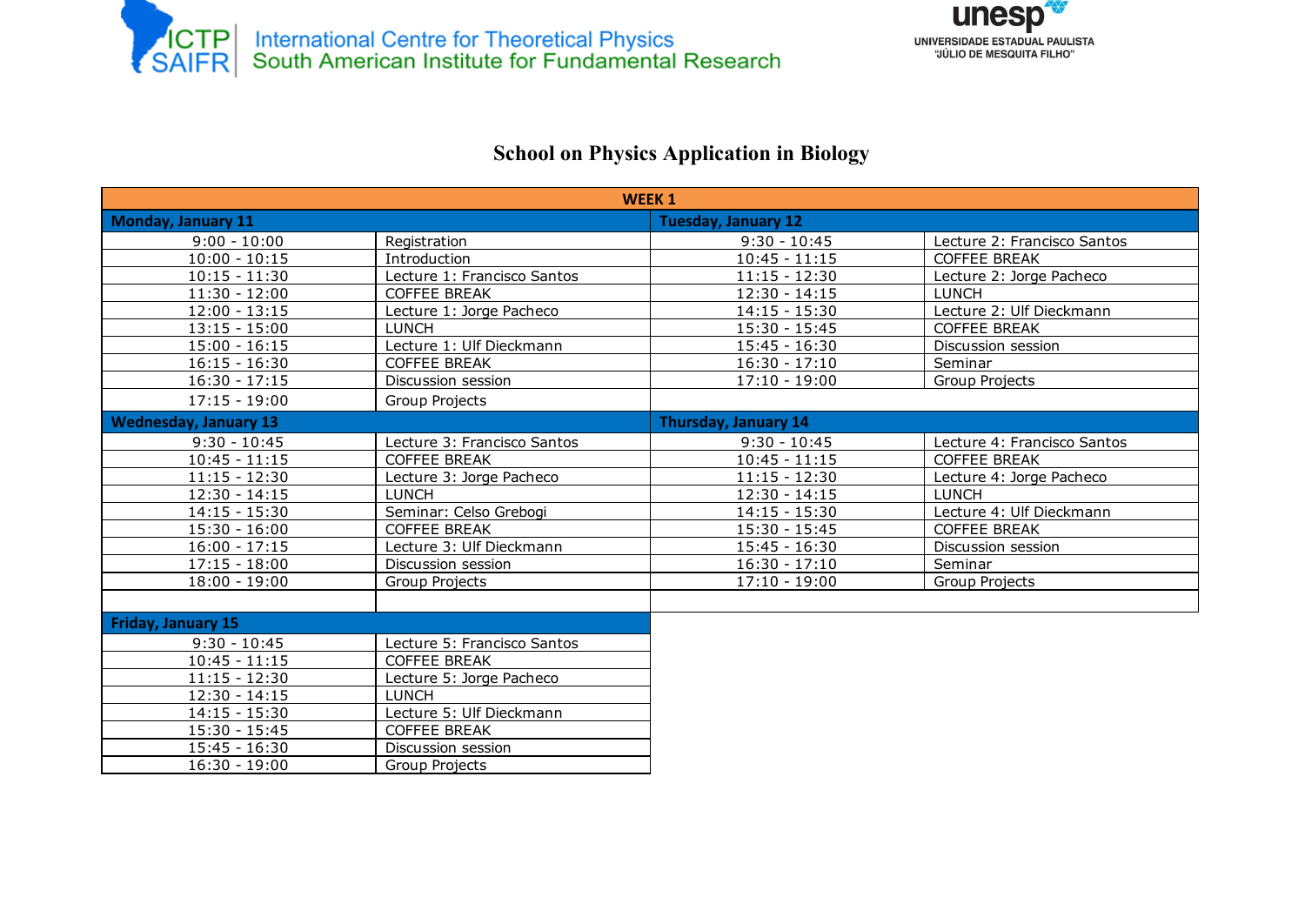



| <b>WEEK 2</b>                |                                                              |                             |                                  |  |  |
|------------------------------|--------------------------------------------------------------|-----------------------------|----------------------------------|--|--|
| <b>Monday, January 18</b>    |                                                              | <b>Tuesday, January 19</b>  |                                  |  |  |
| $9:30 - 10:45$               | Lecture 1: Eberhard Bodenschatz                              | $9:30 - 10:45$              | Lecture 2: Eberhard Bodenschatz  |  |  |
| $10:45 - 11:15$              | COFFEE BREAK                                                 | $10:45 - 11:15$             | <b>COFFEE BREAK</b>              |  |  |
| $11:15 - 12:30$              | Seminar: Silvina Dawson                                      | $11:15 - 12:30$             | Lecture 2: William Bialek        |  |  |
| $12:30 - 14:15$              | <b>LUNCH</b>                                                 | $12:30 - 14:15$             | <b>LUNCH</b>                     |  |  |
| $14:15 - 15:30$              | Lecture 1: William Bialek                                    | $14:15 - 15:30$             | Lecture 1: Vijay Balasubramanian |  |  |
| $15:30 - 15:45$              | COFFEE BREAK                                                 | $15:30 - 15:45$             | COFFEE BREAK                     |  |  |
| $15:45 - 16:30$              | Discussion session                                           | $15:45 - 16:30$             | Discussion session               |  |  |
| $16:30 - 19:00$              | Group Projects                                               | $16:30 - 19:00$             | Group Projects                   |  |  |
| <b>Wednesday, January 20</b> |                                                              | <b>Thursday, January 21</b> |                                  |  |  |
| $9:30 - 10:45$               | Lecture 2: Vijay Balasubramanian                             | $9:30 - 10:45$              | Lecture 4: Eberhard Bodenschatz  |  |  |
| $10:45 - 11:15$              | <b>COFFEE BREAK</b>                                          | $10:45 - 11:15$             | <b>COFFEE BREAK</b>              |  |  |
| $11:15 - 12:30$              | Lecture 3: William Bialek                                    | $11:15 - 12:30$             | Lecture 3: Vijay Balasubramanian |  |  |
| $12:30 - 14:15$              | <b>LUNCH</b>                                                 | $12:30 - 14:15$             | LUNCH                            |  |  |
| $14:15 - 14:45$              | Discussion session                                           | $14:15 - 15:30$             | Lecture 4: William Bialek        |  |  |
| $14:45 - 15:00$              | COFFEE BREAK                                                 | $15:30 - 16:00$             | <b>COFFEE BREAK</b>              |  |  |
| $15:00 - 17:00$              | Round-table meeting on<br>"Physics-Biology in South America" | $16:00 - 17:15$             | Lecture 4: Vijay Balasubramanian |  |  |
| $17:00 - 17:15$              | <b>COFFEE BREAK</b>                                          | $17:15 - 17:30$             | <b>COFFEE BREAK</b>              |  |  |
| $17:15 - 18:30$              | Lecture 3: Eberhard Bodenschatz                              | $17:30 - 18:15$             | Discussion session               |  |  |
|                              |                                                              | 19:00                       | Banquet dinner                   |  |  |
| <b>Friday, January 22</b>    |                                                              |                             |                                  |  |  |
| $9:30 - 10:45$               | Lecture 5: Eberhard Bodenschatz                              |                             |                                  |  |  |
| $10:45 - 11:15$              | <b>COFFEE BREAK</b>                                          |                             |                                  |  |  |
| $11:15 - 12:30$              | Seminar: José Nelson Onuchic                                 |                             |                                  |  |  |
| $12:30 - 14:15$              | <b>LUNCH</b>                                                 |                             |                                  |  |  |
| $14:15 - 15:30$              | Lecture 5: William Bialek                                    |                             |                                  |  |  |
| $15:30 - 15:45$              | <b>COFFEE BREAK</b>                                          |                             |                                  |  |  |
| $15:45 - 17:00$              | Lecture 5: Vijay Balasubramanian                             |                             |                                  |  |  |
| $17:00 - 17:15$              | <b>COFFEE BREAK</b>                                          |                             |                                  |  |  |
| $17:15 - 18:00$              | Discussion session                                           |                             |                                  |  |  |
| $18:00 - 19:00$              | Group Projects                                               |                             |                                  |  |  |